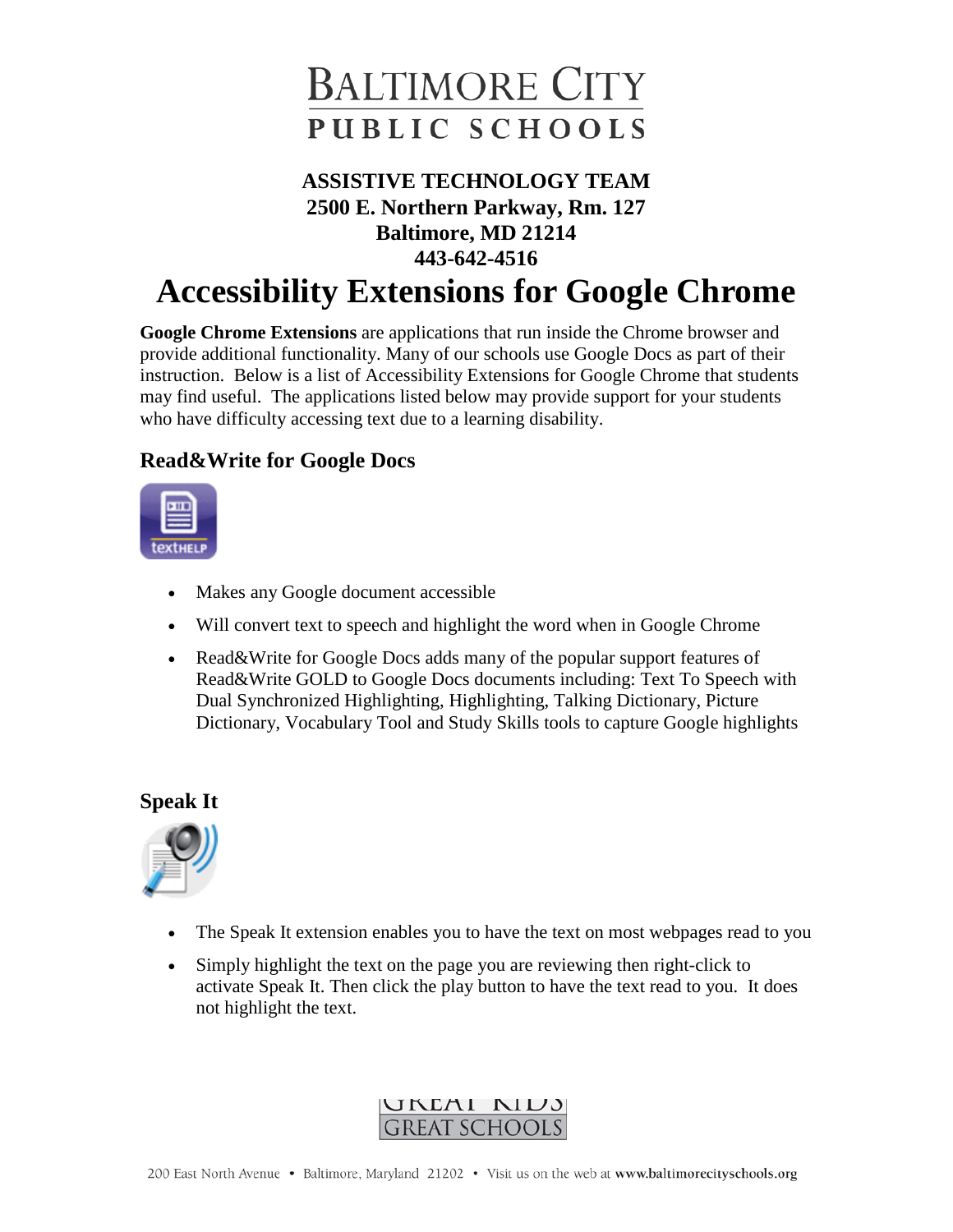# **Readability Redux**



- Readability is a simple tool that makes reading on the Web easier and more enjoyable
- Removes the clutter around what you're reading

#### **Metalmouth Voice Browser**



- The Metalmouth extension provides navigation by voice commands
- Includes tab navigation support, navigation by voice commands, web pages read out-loud, intuitive keyboard controls, interaction with page items, dynamic content support, video / audio support and rich off-screen model

### **Google Dictionary**



- View definitions easily as you browse the web
- Double-click any word to view its definition in a small pop-up bubble
- Includes audio pronunciation